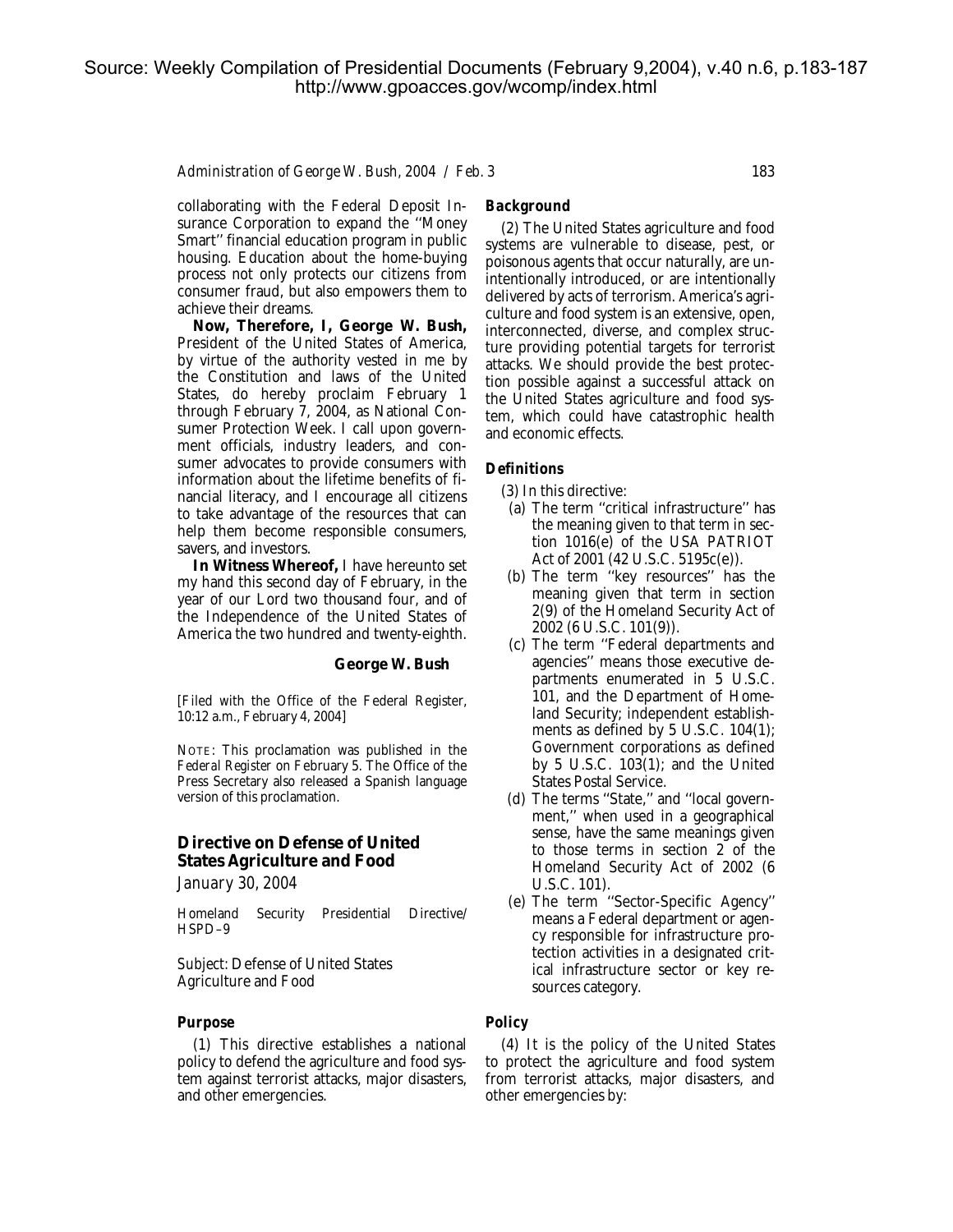- (a) identifying and prioritizing sectorcritical infrastructure and key resources for establishing protection requirements;
- (b) developing awareness and early warning capabilities to recognize threats;
- (c) mitigating vulnerabilities at critical production and processing nodes;
- (d) enhancing screening procedures for domestic and imported products; and
- (e) enhancing response and recovery procedures.

(5) In implementing this directive, Federal departments and agencies will ensure that homeland security programs do not diminish the overall economic security of the United States.

### *Roles and Responsibilities*

(6) As established in Homeland Security Presidential Directive–7 (HSPD–7), the Secretary of Homeland Security is responsible for coordinating the overall national effort to enhance the protection of the critical infrastructure and key resources of the United States. The Secretary of Homeland Security shall serve as the principal Federal official to lead, integrate, and coordinate implementation of efforts among Federal departments and agencies, State and local governments, and the private sector to protect critical infrastructure and key resources. This directive shall be implemented in a manner consistent with HSPD–7.

(7) The Secretaries of Agriculture, Health and Human Services, and the Administrator of the Environmental Protection Agency will perform their responsibilities as Sector-Specific Agencies as delineated in HSPD–7.

#### *Awareness and Warning*

(8) The Secretaries of the Interior, Agriculture, Health and Human Services, the Administrator of the Environmental Protection Agency, and the heads of other appropriate Federal departments and agencies shall build upon and expand current monitoring and surveillance programs to:

(a) develop robust, comprehensive, and fully coordinated surveillance and monitoring systems, including international information, for animal dis-

### 184 *Feb. 3 / Administration of George W. Bush, 2004*

ease, plant disease, wildlife disease, food, public health, and water quality that provides early detection and awareness of disease, pest, or poisonous agents;

- (b) develop systems that, as appropriate, track specific animals and plants, as well as specific commodities and food; and
- (c) develop nationwide laboratory networks for food, veterinary, plant health, and water quality that integrate existing Federal and State laboratory resources, are interconnected, and utilize standardized diagnostic protocols and procedures.

(9) The Attorney General, the Secretary of Homeland Security, and the Director of Central Intelligence, in coordination with the Secretaries of Agriculture, Health and Human Services, and the Administrator of the Environmental Protection Agency, shall develop and enhance intelligence operations and analysis capabilities focusing on the agriculture, food, and water sectors. These intelligence capabilities will include collection and analysis of information concerning threats, delivery systems, and methods that could be directed against these sectors.

(10) The Secretary of Homeland Security shall coordinate with the Secretaries of Agriculture, Health and Human Services, and the Administrator of the Environmental Protection Agency, and the heads of other appropriate Federal departments and agencies to create a new biological threat awareness capacity that will enhance detection and characterization of an attack. This new capacity will build upon the improved and upgraded surveillance systems described in paragraph 8 and integrate and analyze domestic and international surveillance and monitoring data collected from human health, animal health, plant health, food, and water quality systems. The Secretary of Homeland Security will submit a report to me through the Homeland Security Council within 90 days of the date of this directive on specific options for establishing this capability, including recommendations for its organizational location and structure.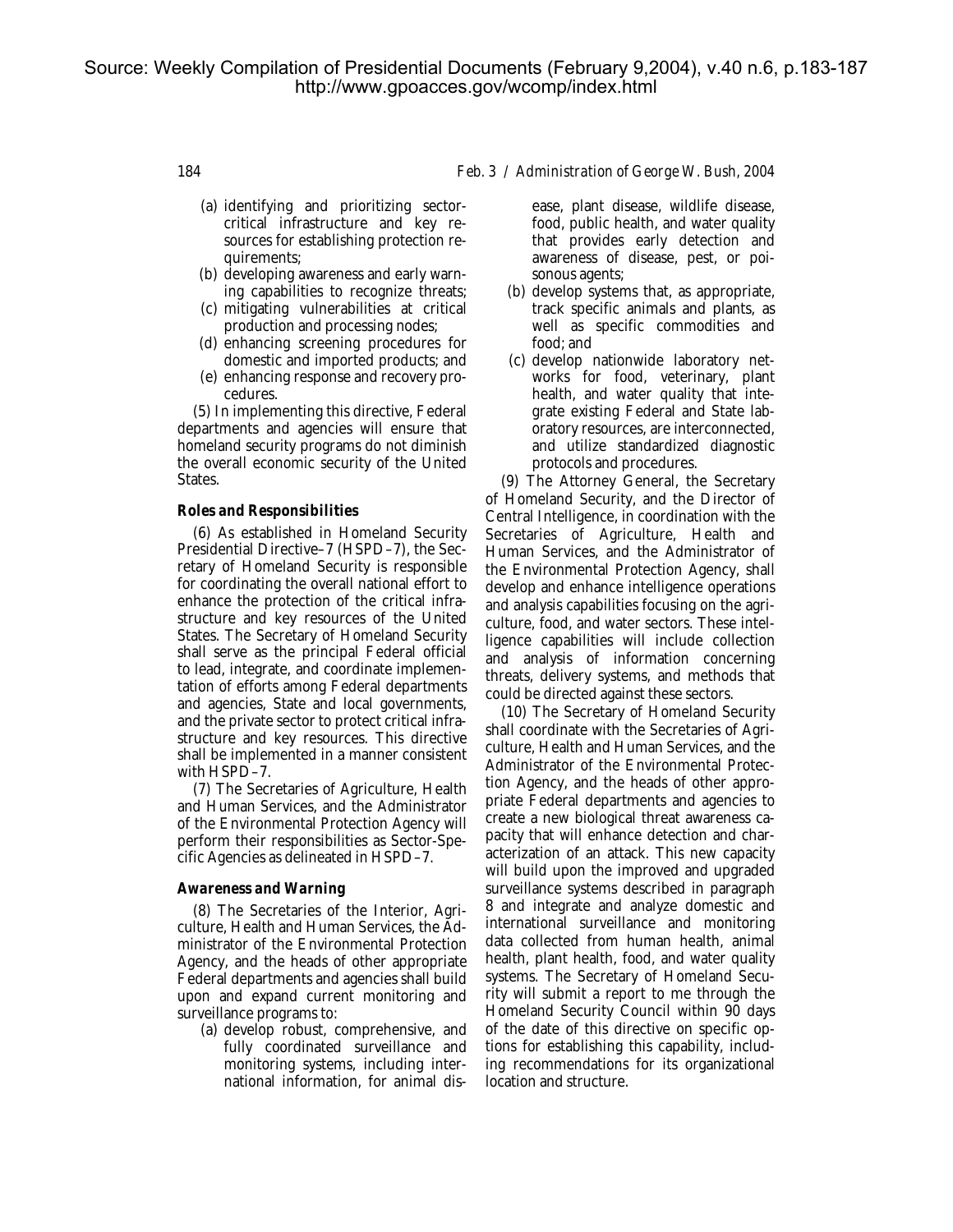*Administration of George W. Bush, 2004 / Feb. 3* 185

### *Vulnerability Assessments*

(11) The Secretaries of Agriculture, Health and Human Services, and Homeland Security shall expand and continue vulnerability assessments of the agriculture and food sectors. These vulnerability assessments should identify requirements of the National Infrastructure Protection Plan developed by the Secretary of Homeland Security, as appropriate, and shall be updated every 2 years.

#### *Mitigation Strategies*

(12) The Secretary of Homeland Security and the Attorney General, working with the Secretaries of Agriculture, Health and Human Services, the Administrator of the Environmental Protection Agency, the Director of Central Intelligence, and the heads of other appropriate Federal departments and agencies shall prioritize, develop, and implement, as appropriate, mitigation strategies to protect vulnerable critical nodes of production or processing from the introduction of diseases, pests, or poisonous agents.

(13) The Secretaries of Agriculture, Health and Human Services, and Homeland Security shall build on existing efforts to expand development of common screening and inspection procedures for agriculture and food items entering the United States and to maximize effective domestic inspection activities for food items within the United States.

#### *Response Planning and Recovery*

(14) The Secretary of Homeland Security, in coordination with the Secretaries of Agriculture, Health and Human Services, the Attorney General, and the Administrator of the Environmental Protection Agency, will ensure that the combined Federal, State, and local response capabilities are adequate to respond quickly and effectively to a terrorist attack, major disease outbreak, or other disaster affecting the national agriculture or food infrastructure. These activities will be integrated with other national homeland security preparedness activities developed under HSPD–8 on National Preparedness.

(15) The Secretary of Homeland Security, in coordination with the Secretaries of Agriculture, Health and Human Services, the Attorney General, and the Administrator of the

Environmental Protection Agency, shall develop a coordinated agriculture and foodspecific standardized response plan that will be integrated into the National Response Plan. This plan will ensure a coordinated response to an agriculture or food incident and will delineate the appropriate roles of Federal, State, local, and private sector partners, and will address risk communication for the general public.

(16) The Secretaries of Agriculture and Health and Human Services, in coordination with the Secretary of Homeland Security and the Administrator of the Environmental Protection Agency, shall enhance recovery systems that are able to stabilize agriculture production, the food supply, and the economy, rapidly remove and effectively dispose of contaminated agriculture and food products or infected plants and animals, and decontaminate premises.

(17) The Secretary of Agriculture shall study and make recommendations to the Homeland Security Council, within 120 days of the date of this directive, for the use of existing, and the creation of new, financial risk management tools encouraging self-protection for agriculture and food enterprises vulnerable to losses due to terrorism.

18) The Secretary of Agriculture, in coordination with the Secretary of Homeland Security, and in consultation with the Secretary of Health and Human Services and the Administrator of the Environmental Protection Agency, shall work with State and local governments and the private sector to develop:

(a) A National Veterinary Stockpile (NVS) containing sufficient amounts of animal vaccine, antiviral, or therapeutic products to appropriately respond to the most damaging animal diseases affecting human health and the economy and that will be capable of deployment within 24 hours of an outbreak. The NVS shall leverage where appropriate the mechanisms and infrastructure that have been developed for the management, storage, and distribution of the Strategic National Stockpile.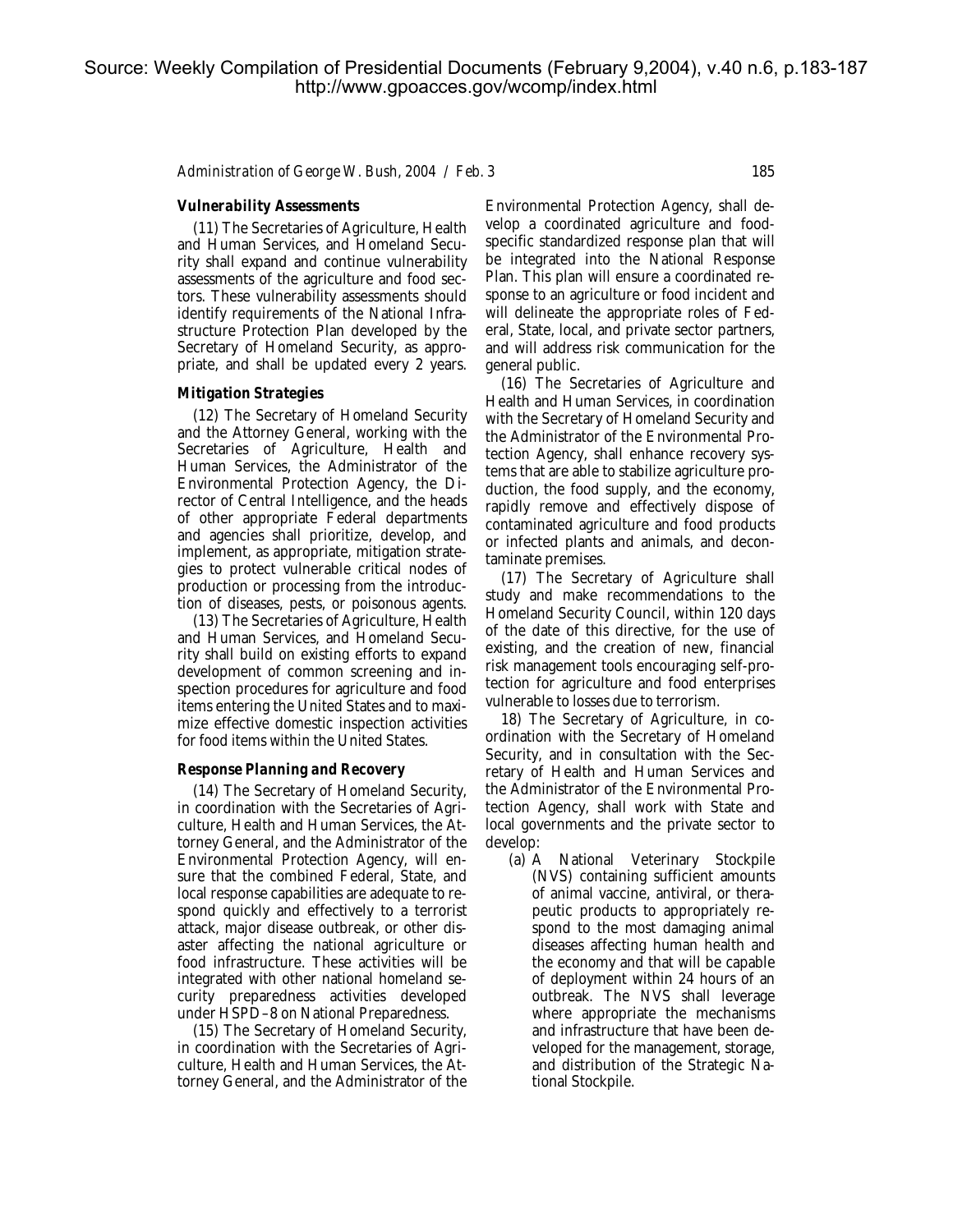(b) A National Plant Disease Recovery System (NPDRS) capable of responding to a high-consequence plant disease with pest control measures and the use of resistant seed varieties within a single growing season to sustain a reasonable level of production for economically important crops. The NPDRS will utilize the genetic resources contained in the U.S. National Plant Germplasm System, as well as the scientific capabilities of the Federal-State-industry agricultural research and extension system. The NPDRS shall include emergency planning for the use of resistant seed varieties and pesticide control measures to prevent, slow, or stop the spread of a high-consequence plant disease, such as wheat smut or soybean rust.

### *Outreach and Professional Development*

(19) The Secretary of Homeland Security, in coordination with the Secretaries of Agriculture, Health and Human Services, and the heads of other appropriate Federal departments and agencies, shall work with appropriate private sector entities to establish an effective information sharing and analysis mechanism for agriculture and food.

(20) The Secretaries of Agriculture and Health and Human Services, in consultation with the Secretaries of Homeland Security and Education, shall support the development of and promote higher education programs for the protection of animal, plant, and public health. To the extent permitted by law and subject to availability of funds, the program will provide capacity building grants to colleges and schools of veterinary medicine, public health, and agriculture that design higher education training programs for veterinarians in exotic animal diseases, epidemiology, and public health as well as new programs in plant diagnosis and treatment.

(21) The Secretaries of Agriculture and Health and Human Services, in consultation with the Secretaries of Homeland Security and Education, shall support the development of and promote a higher education program to address protection of the food supply. To the extent permitted by law and sub-

186 *Feb. 3 / Administration of George W. Bush, 2004*

ject to the availability of funds, the program will provide capacity-building grants to universities for interdisciplinary degree programs that combine training in food sciences, agriculture sciences, medicine, veterinary medicine, epidemiology, microbiology, chemistry, engineering, and mathematics (statistical modeling) to prepare food defense professionals.

(22) The Secretaries of Agriculture, Health and Human Services, and Homeland Security shall establish opportunities for professional development and specialized training in agriculture and food protection, such as internships, fellowships, and other post-graduate opportunities that provide for homeland security professional workforce needs.

#### *Research and Development*

(23) The Secretaries of Homeland Security, Agriculture, and Health and Human Services, the Administrator of the Environmental Protection Agency, and the heads of other appropriate Federal departments and agencies, in consultation with the Director of the Office of Science and Technology Policy, will accelerate and expand development of current and new countermeasures against the intentional introduction or natural occurrence of catastrophic animal, plant, and zoonotic diseases. The Secretary of Homeland Security will coordinate these activities. This effort will include countermeasure research and development of new methods for detection, prevention technologies, agent characterization, and dose response relationships for high-consequence agents in the food and the water supply.

(24) The Secretaries of Agriculture and Homeland Security will develop a plan to provide safe, secure, and state-of-the-art agriculture biocontainment laboratories that research and develop diagnostic capabilities for foreign animal and zoonotic diseases.

(25) The Secretary of Homeland Security, in consultation with the Secretaries of Agriculture and Health and Human Services, shall establish university-based centers of excellence in agriculture and food security.

#### *Budget*

(26) For all future budgets, the Secretaries of Agriculture, Health and Human Services,